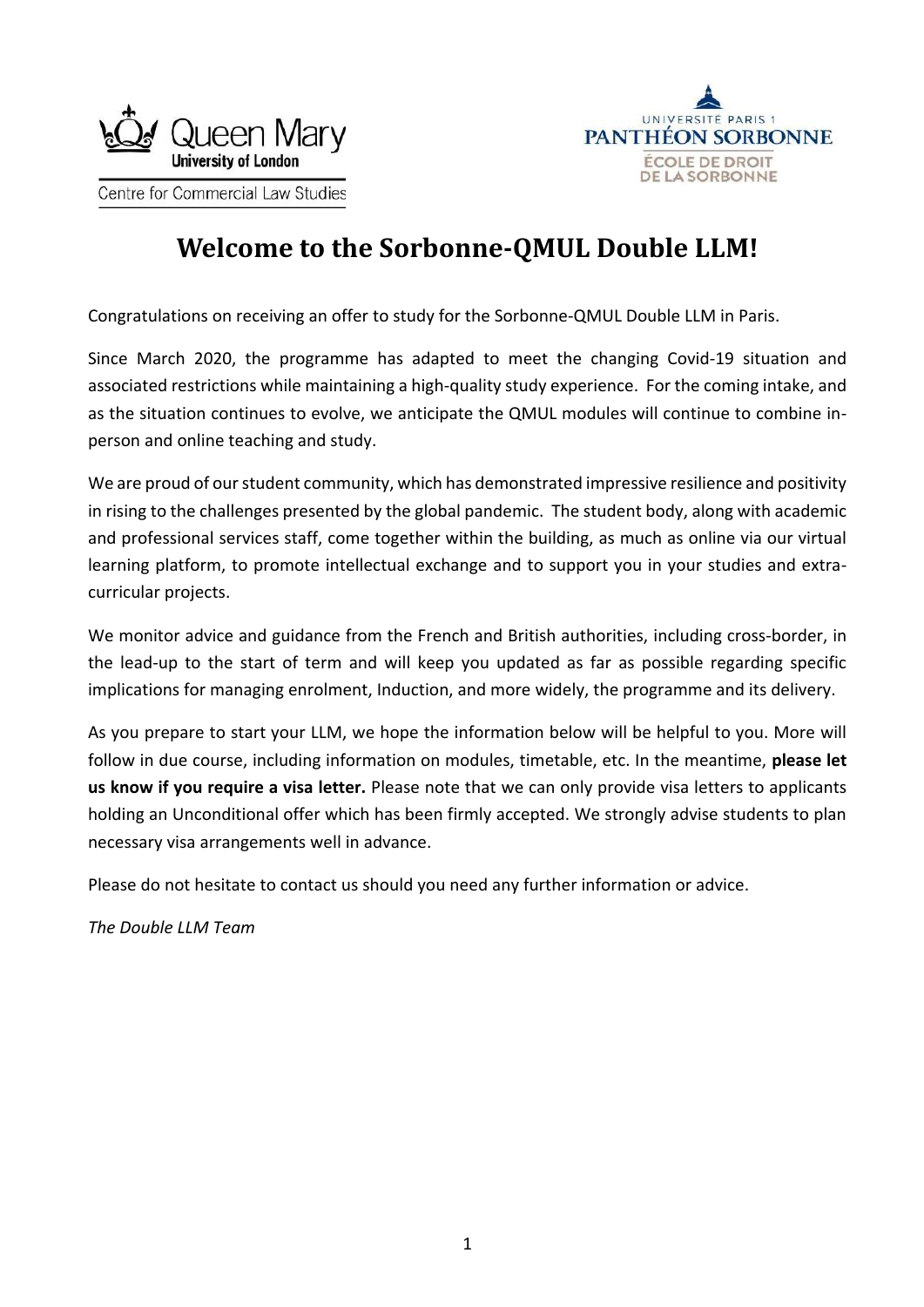



# **IMPORTANT DATES**

## **Induction**

Monday 17th January 2022 – Friday 21st January 2022

**All** students are **required** to attend the induction days, which include enrolment, introduction to library and other resources, administrative information and the Opening Lecture.

## **Semester Dates**

17 January 2022 – 24 June 2022

The QMUL Timetable will be made available to you prior to 17 January 2022.

Dates for the Sorbonne component will be issued in due course.

#### **Assessment Periods**

11-22 July 2022, with provisional weeks before and after the main period, if required (for modules studied January – June). These exams will be online.

*Please note that some modules are assessed by coursework, submission for which is normally expected within 1 month of the date on which it is set (usually the last day of class).* 

January and March 2023 (for modules studied with the Sorbonne, September - March). The precise dates will be given in due course.

# **INDUCTION**

Induction will take place during the week of 17 January 2022 and, based on the previous intake, we are currently anticipating students will be physically present together. Where travel restrictions prevent students from relocating to Paris, we will adopt a blended format, to enable the participation of online students, if necessary. You will all receive an Induction Agenda prior to Induction and we ask you to ensure your availability for the week.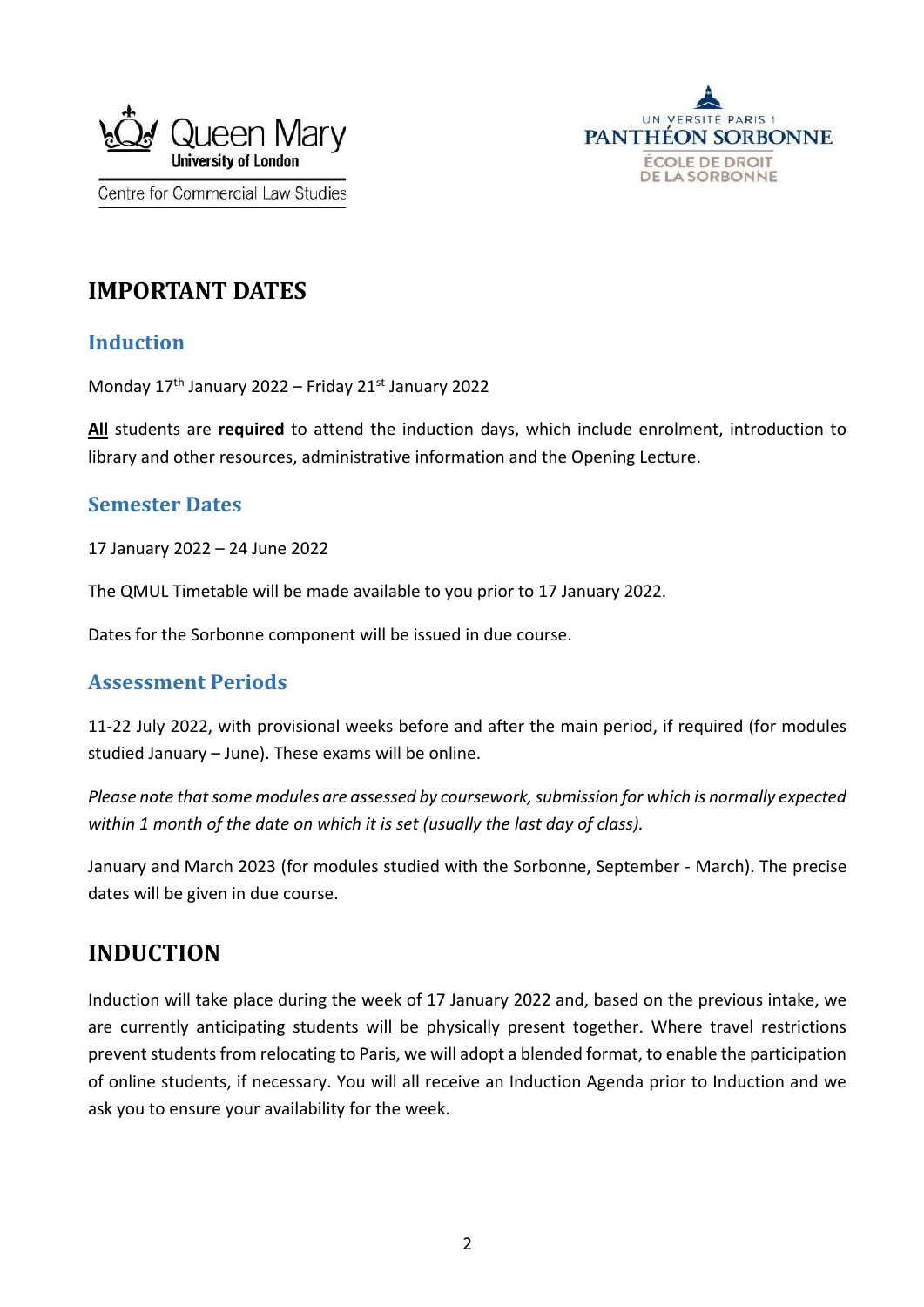



Induction will include:

- Enrolment checks students are expected to enrol online (details below) but we would like to hold a short 1-to-1 session with you on day 1, to ensure that you are "connected" via your QMUL student IT account, which includes email and access to our online learning environment (QMPlus). At the same time, we will be happy to discuss any individual queries or concerns of a practical nature should they arise. You should receive login details at the point of preenrolment.
- Programme details we will present and exchange with you regarding the details of the programme from both academic and administrative perspectives, including elements such as the dissertation, assessment, and the blended model, as well as support and facilities available to you.
- Module information and choices you will need to decide which modules you intend to take during the academic year no later than Thursday 14 January. We will offer academic guidance sessions and other opportunities for discussing your plans to supplement the module information (outline, timetable, mode of assessment etc.) you will have seen on our website and receive over the coming weeks, so that you can feel comfortable in making your choices.
- Library, Critical Thinking and Writing in Law, Careers support and other resources we will introduce you to a range of opportunities and resources that will be available to you throughout the year.
- Introduction to colleagues at the Sorbonne, and a guided tour of the facilities available there (subject to Covid-related permissions).
- Getting to know each other the LLM community is very important to us, and we want you to get to know each other as much as us. Whether in person or starting online, we want you to feel comfortable amongst your peers and we will seek to break the ice from day 1. To this end, we will be asking students to introduce themselves briefly, online or in person.

**For those students able to attend in person, Induction will take place in the University of London Institute in Paris (ULIP) building at 9-11 rue de Constantine, 75007, Paris. For those students joining us online, relevant links will be provided in due course.**

# **ENROLMENT**

All stages of your enrolment will be conducted online, irrespective of whether you can arrive in Paris for the start of the academic year on 17 January.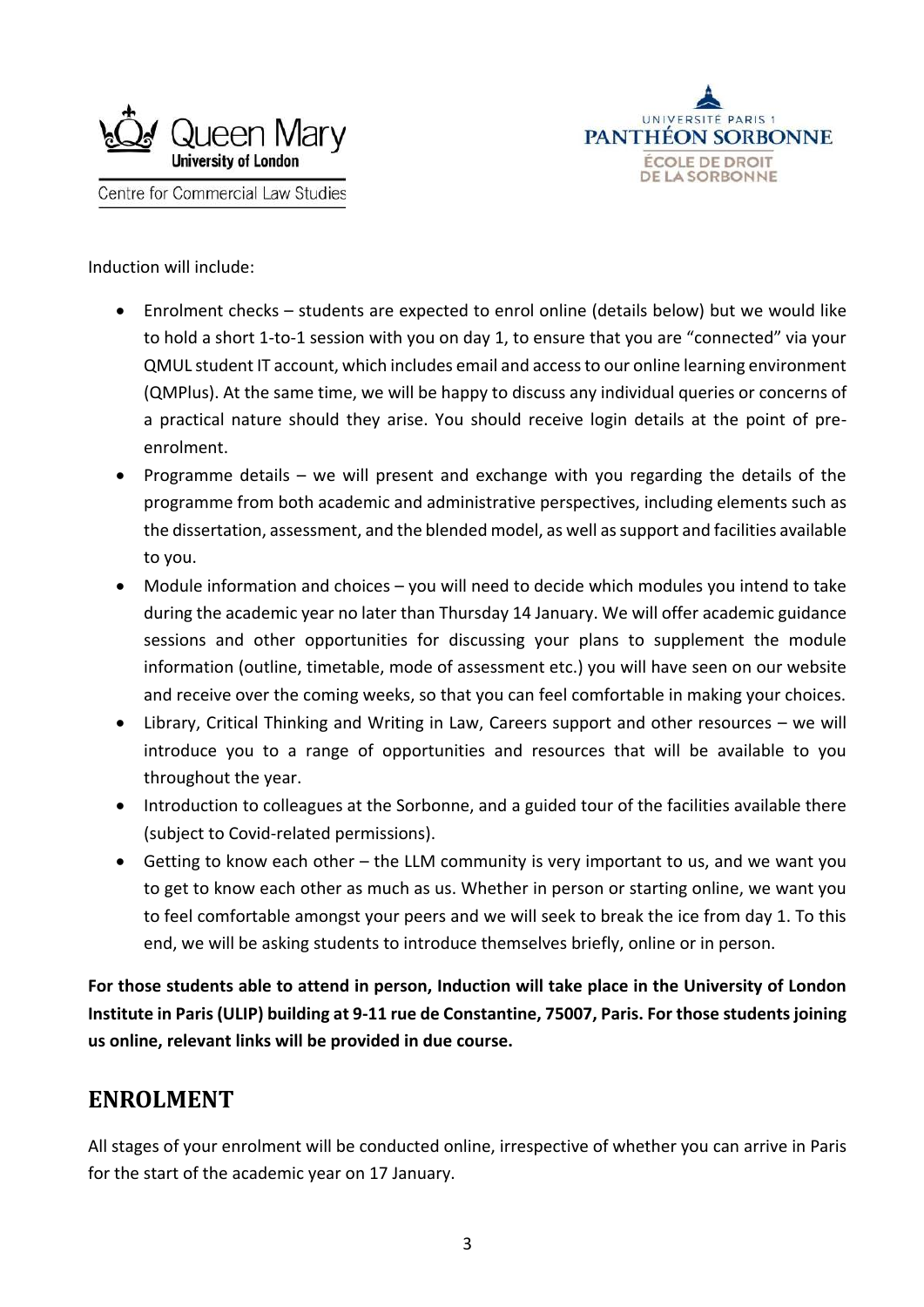



Only those students who have **accepted** an **Unconditional Offer** are able to enrol.

If you have received a conditional offer, you must fulfil any outstanding requirements, as outlined by Queen Mary's Admissions team, before your offer can be made unconditional, and you can proceed to enrolment. *We strongly recommend you do this in good time.*

In light of the global pandemic, we recognise that students face a number of uncertainties and individual issues when embarking on the programme with us. Should you have any queries or concerns with regard to the enrolment process and its timings, please do not hesitate to contact us.

## **Online enrolment**

Online enrolment is the first stage of the registration process and is completed using MySIS (the Student Information System portal). You will be sent an email in advance - depending on when your place at the College is confirmed (an unconditional offer) - which will include information on enrolment, as well as details of how to access MySIS and an invitation to enrol online. If you do not receive this information or are unable to access MySIS, please contact the Admissions Office on 0800 376 1800 or, if you are calling from outside the UK, +44 (0)20 7882 5511. The email address is [LAWpgadm@qmul.ac.uk](mailto:LAWpgadm@qmul.ac.uk) .

Please note that a number of administrative functions are triggered through your online enrolment. These include invoicing and release of your IT account information. We strongly recommend that you enrol as soon as you are advised to do so. If you have an unconditional offer and have not heard from Admissions by mid-December, please check your "spam" mailbox in case the email has gone astray, or contact us.

The online form will ask you to submit your term-time contact address which you may not know at this stage. If this is the case, you can copy over your home address details or provide your most recent contact address. If you think you will know your new term-time contact address shortly, then you can update this section before you complete the Declaration section. Otherwise, you can update your details via MySIS throughout the year. You will be required to upload a photo, a form of ID, and other documents may be required depending on your individual record.

## **College Enrolment**

College Enrolment is the next stage of the enrolment process and this process is completed behind the scenes by QMUL and/or ULIP for all students before you can attend lecturers, seminars, etc.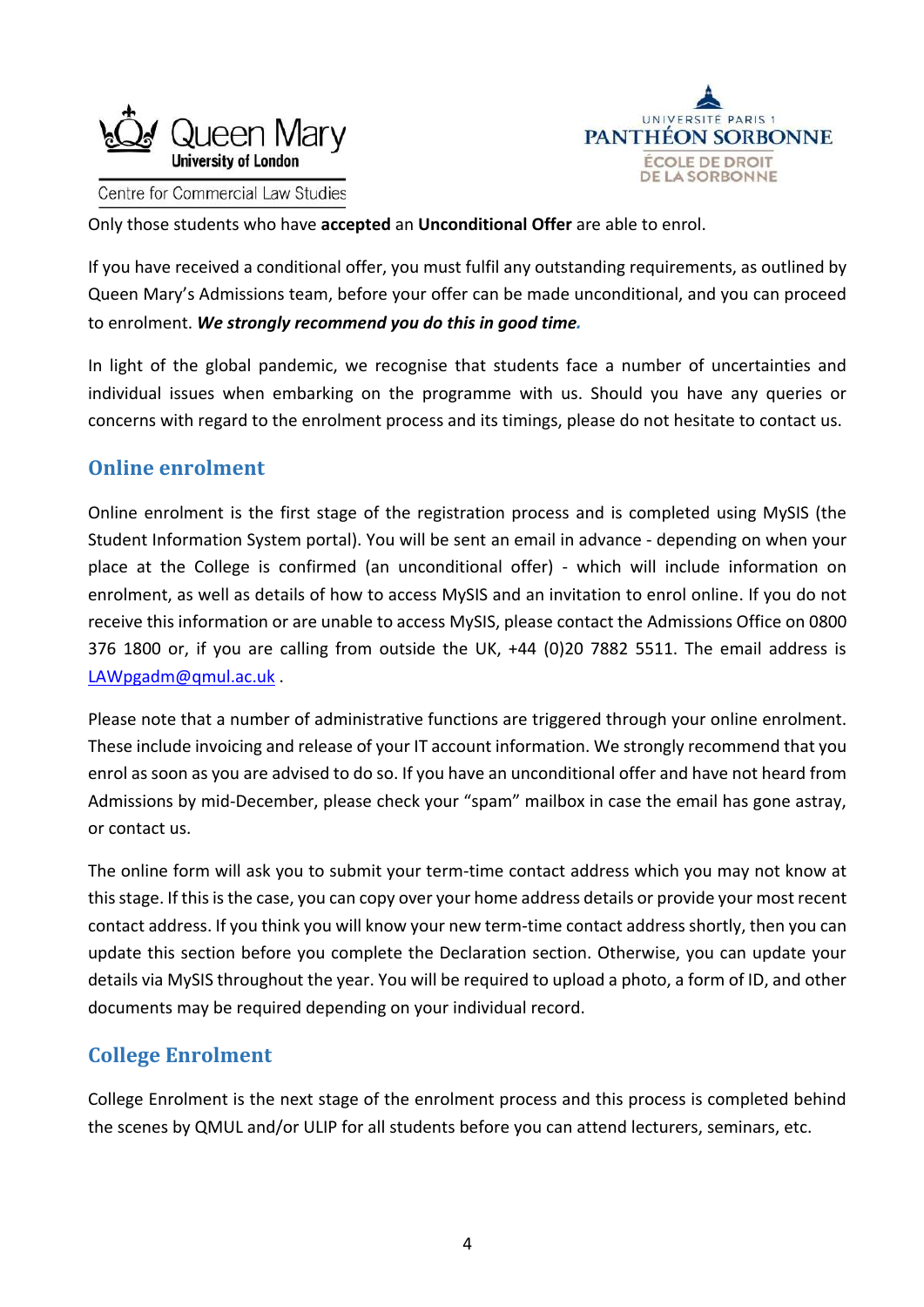



#### *Temporary enrolment*

Students for whom the enrolment is deemed incomplete by 17 January, e.g. waiting on fees or payment plan confirmation, will be temporarily enrolled, which allows a student to access lectures. Temporary enrolment will expire approximately within 1 month; if you have not fully enrolled by this date then your registration with Queen Mary will be terminated and the College will inform the appropriate bodies, including the French immigration authorities.

#### *Pre-enrolment documents for the Sorbonne*

It is essential that you ensure you have returned the relevant documents to the Double LLM team at the Sorbonne.

Please complete the form you received electronically and return it to [LL.M-Droit.eds@univ-paris1.fr](mailto:LL.M-Droit.eds@univ-paris1.fr) as requested by our colleagues. If you have not received this form, please let us know immediately.

You're also expected to send the following documents :

- A recent identity photo
- A copy of a valid passport
- A copy of your European Health Insurance Card (only for EEA students)
- A copy of the last university diploma you've been granted
- Proof of payment of the CVEC , a tax which all students at French universities must pay . You can find further information regarding this contribution here:<https://cvec.etudiant.gouv.fr/>

Should you require a visa in order to study in France, a visa letter can be provided by the Sorbonne. Please contact [LL.M-Droit.eds@univ-paris1.fr](mailto:LL.M-Droit.eds@univ-paris1.fr)

# **TUITION FEE PAYMENT**

Details of tuition fees are available here:<http://www.law.qmul.ac.uk/postgraduate/fees/index.html>

A 3000 EUR deposit is collected by the Sorbonne in advance of enrolment, and they will contact you directly regarding this. Please remember that the deposit contributes towards the tuition fee and is not additional.

20,000 EUR of the tuition fees are collected by Queen Mary in London. **Students are required to pay this tuition fee before enrolment on 17th January 2022** (please note that you should allow time for international bank transfer processing, and that bank charges may be incurred)**.** The College's Finance Department will send out invoices, and payment can be made by bank transfer or credit card